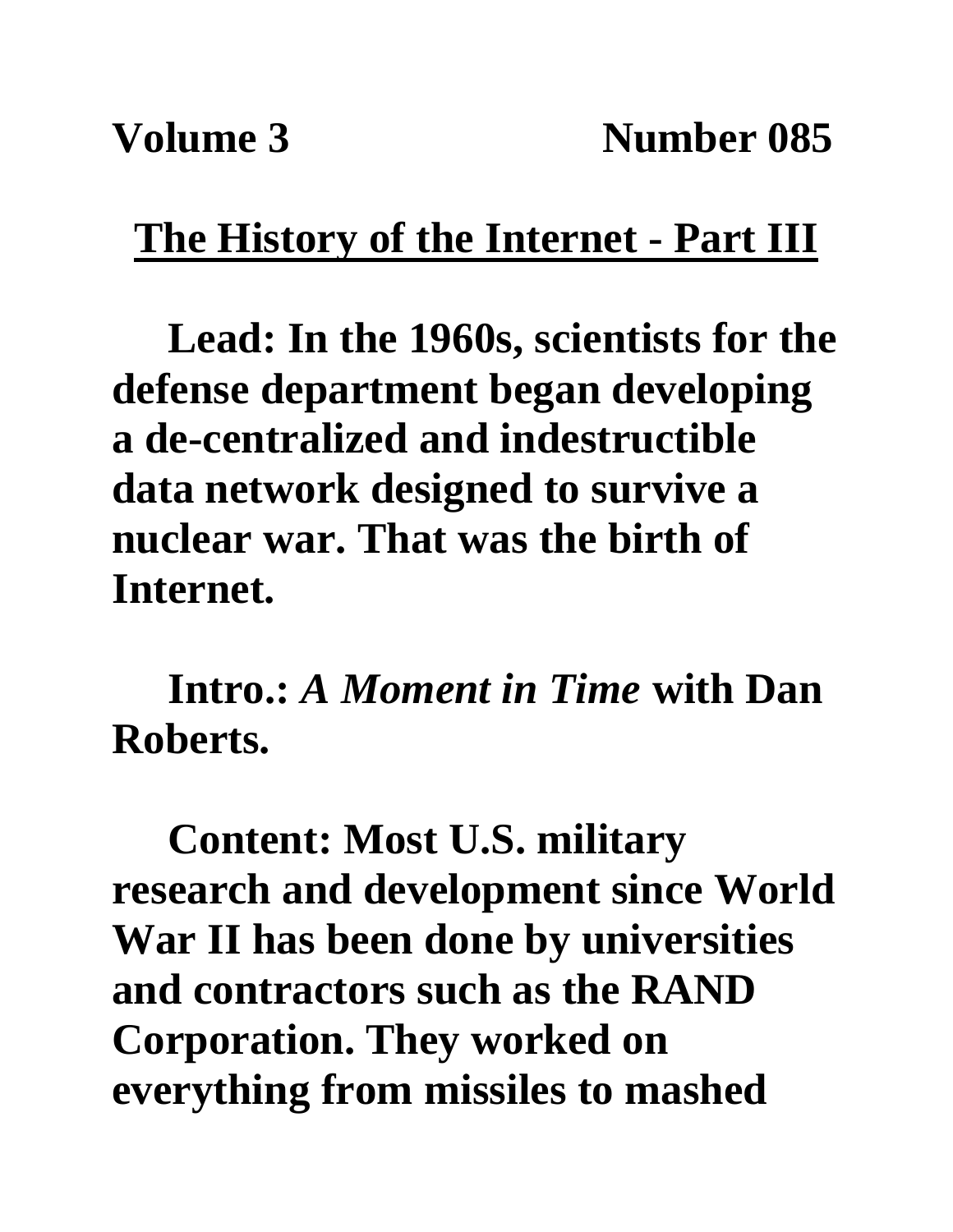**potatoes. One of the jobs assigned to these contractors was to develop a communications system that would keep commanders in touch with units on the battlefield even after the destruction of a nuclear war. The Defense Department also funded this to help researchers share the few supercomputers around at the time. The network first connected four locations in 1969: UCLA, UC-Santa Barbara, Stanford and Utah. Gradually more and more locations, now called nodes, were brought into the Defense research network. By 1977 scientists had sent from a van traveling on a San Francisco freeway computer data over radio, satellite, and landlines 94,000 miles out and back again**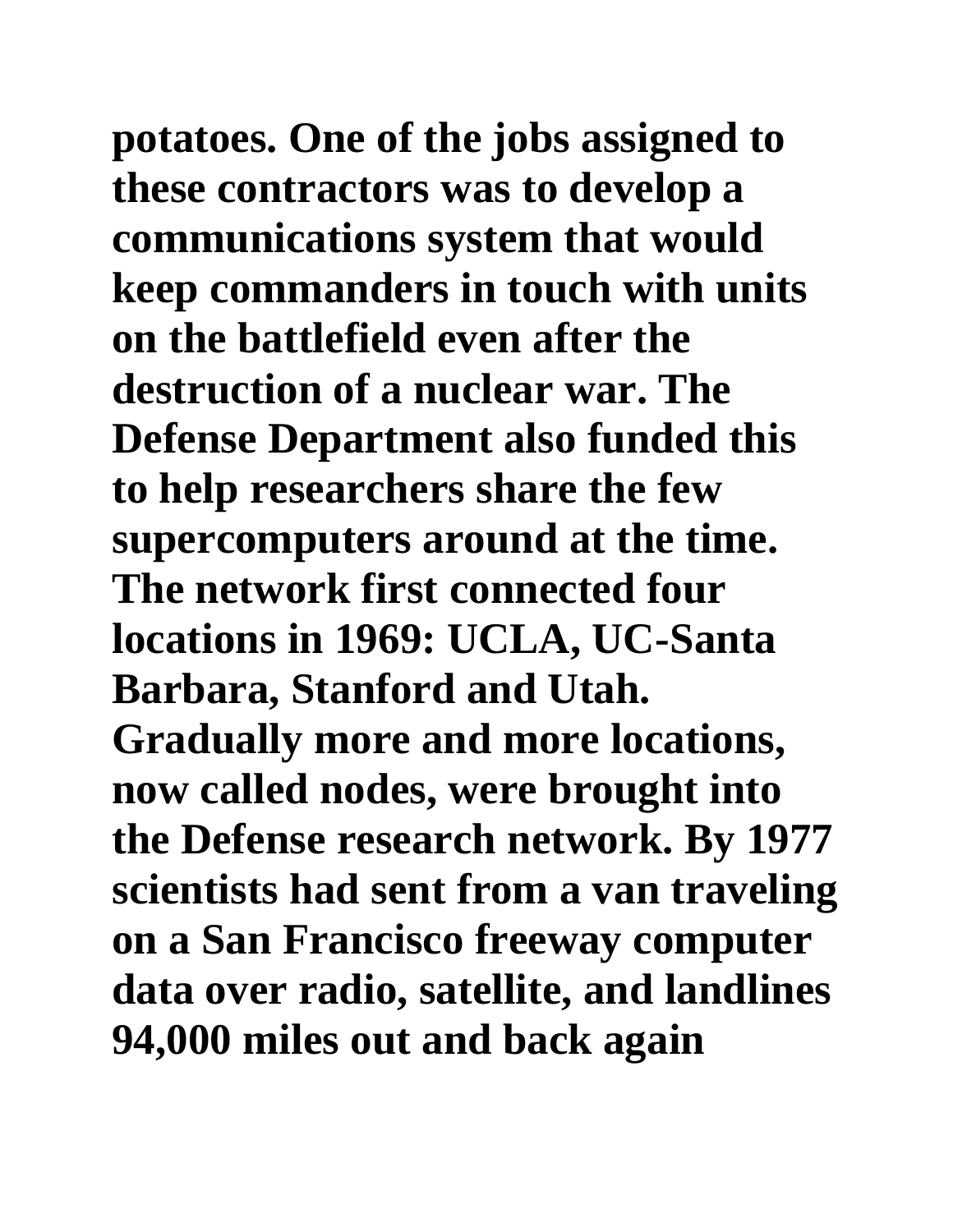**instantly.** 

**By that time the anarchy that seems to prevail in the Internet today was beginning to creep in. Scientists began to send personal E-mail, then user groups formed. The first group was appropriately, "Science-Fiction lovers." Then came winetasters and hackers.** 

**A rival network was started between the University of North Carolina and Duke in the late seventies and in a decade this Usenet had 5000 nodes and had spawned all sorts of offcolor user groups. Sex, drugs and rock-and-roll had invaded the staid world of military computer research. Science fiction writer Bruce Sterling**